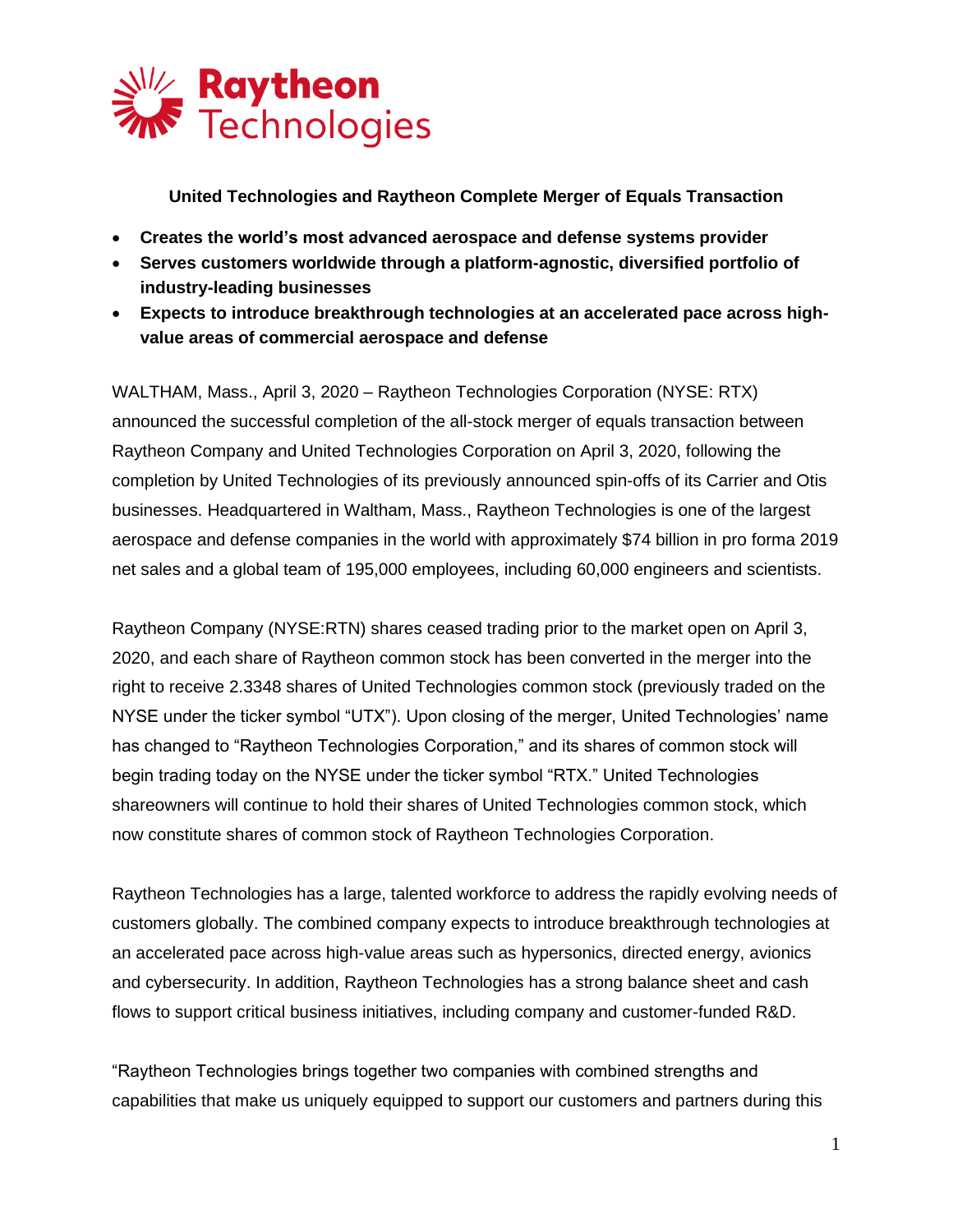unprecedented time. We will also play our part in the war on the COVID-19 pandemic, including doing everything we can to keep our employees around the globe safe and well," said Greg Hayes, CEO of Raytheon Technologies. "As we move forward, Raytheon Technologies will define the future of aerospace and defense through our focus on innovation, our world-class people and our financial and operational strength to create long-term value for our customers and shareowners."

"Today, we introduce Raytheon Technologies as an innovation powerhouse that will deliver advanced technologies that push the boundaries of known science," said Tom Kennedy, Executive Chairman of Raytheon Technologies. "Our platform-agnostic, diversified portfolio brings together the best of commercial and military technology, enabling the creation of new opportunities across aerospace and defense for decades to come."

## **Structure and Leadership**

Raytheon Technologies has four market-leading segments focused on high-priority areas for customers. (Note: 2019 net sales are prior to intercompany eliminations)

- **Collins Aerospace Systems** specializes in aerostructures, avionics, interiors, mechanical systems, mission systems and power controls that serve customers across the commercial, regional, business aviation and military sectors. The segment is led by President Stephen Timm, headquartered in Charlotte, North Carolina, with approximately \$26 billion in 2019 net sales.
- **Pratt & Whitney** designs, manufactures and services the world's most advanced aircraft engines and auxiliary power systems for commercial, military and business aircraft. The segment is led by President Chris Calio, headquartered in East Hartford, Connecticut, with approximately \$21 billion in 2019 net sales.
- **Raytheon Intelligence & Space** specializes in developing advanced sensors, training, and cyber and software solutions — delivering the disruptive technologies its customers need to succeed in any domain, against any challenge. The segment is led by President Roy Azevedo, headquartered in Arlington, Virginia, with approximately \$15 billion in pro forma 2019 net sales.
- **Raytheon Missiles & Defense** provides the industry's most advanced end-to-end solutions to detect, track and engage threats. The segment is led by President Wes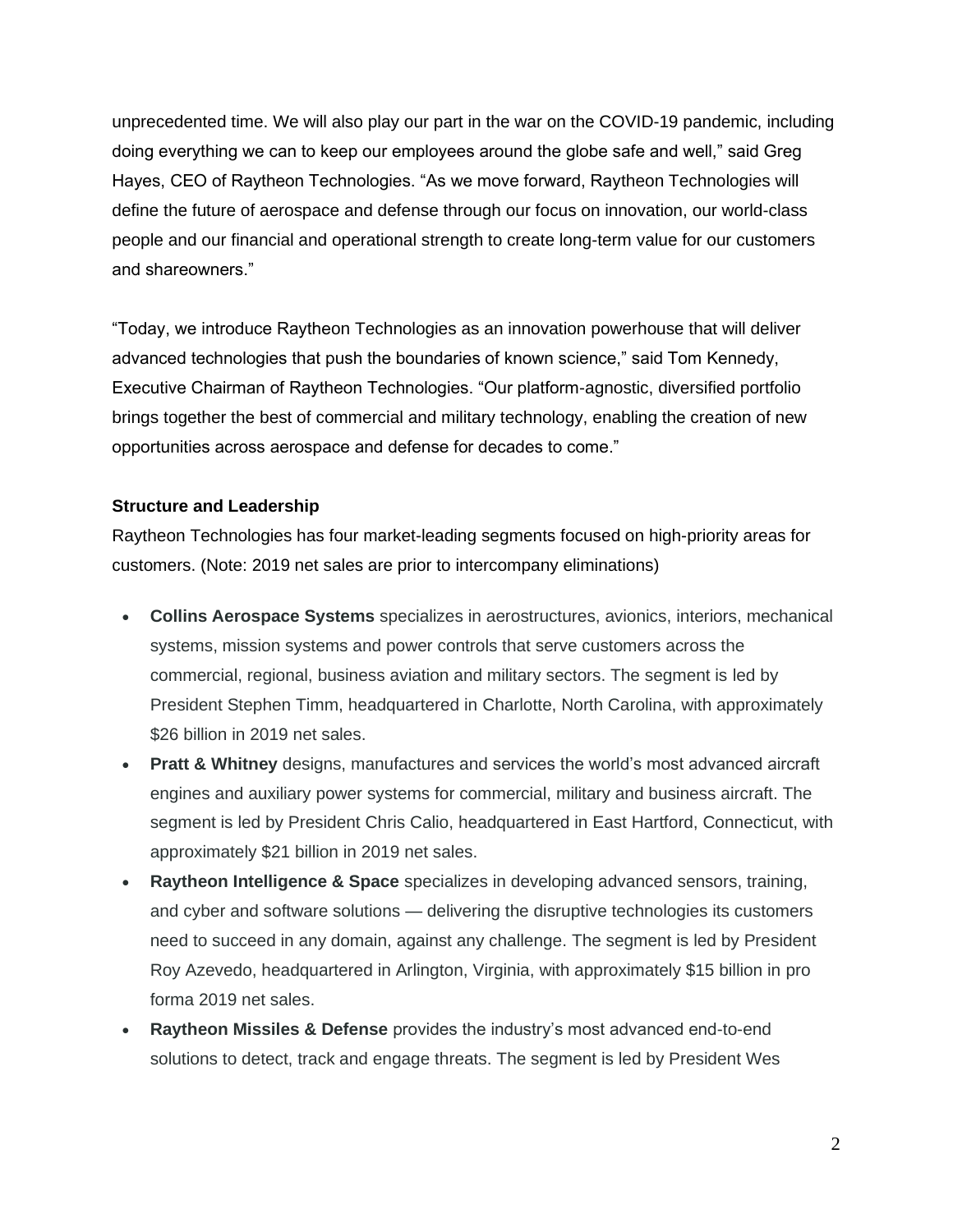Kremer, headquartered in Tucson, Arizona, with approximately \$16 billion in pro forma 2019 net sales.

Raytheon Technologies' executive leadership team is comprised of Tom Kennedy, Executive Chairman, Greg Hayes, Chief Executive Officer, and Toby O'Brien, Chief Financial Officer. Additional leadership biographies are available on the company's [website.](https://www.rtx.com/our-company/our-leadership/)

# **Raytheon Technologies Investor Call**

Raytheon Technologies intends to hold an investor call to discuss United Technologies and Raytheon Q1 results on May 7, 2020 at 8:30am. The call details will be provided prior to the results announcement, and the call will be webcast on the Raytheon Technologies investor relations website.

# **About Raytheon Technologies**

Raytheon Technologies Corporation is an aerospace and defense company that provides advanced systems and services for commercial, military and government customers worldwide. It comprises four industry-leading businesses – Collins Aerospace Systems, Pratt & Whitney, Raytheon Intelligence & Space and Raytheon Missiles & Defense. Its 195,000 employees enable the company to operate at the edge of known science as they imagine and deliver solutions that push the boundaries in quantum physics, electric propulsion, directed energy, hypersonics, avionics and cybersecurity. The company, formed through the combination of Raytheon Company and the United Technologies Corporation aerospace businesses, is headquartered in Waltham, Massachusetts.

# **Raytheon Technologies Contacts**

| Media Relations    | Michele Quintaglie | 860.493.4363 |
|--------------------|--------------------|--------------|
| Investor Relations | Kelsey DeBriyn     | 781.522.5141 |

# **Cautionary Statement Regarding Forward-Looking Statements**

This press release contains statements which, to the extent they are not statements of historical or present fact, constitute "forward-looking statements" under the securities laws. From time to time, oral or written forward-looking statements may also be included in other information released to the public. These forward-looking statements are intended to provide Raytheon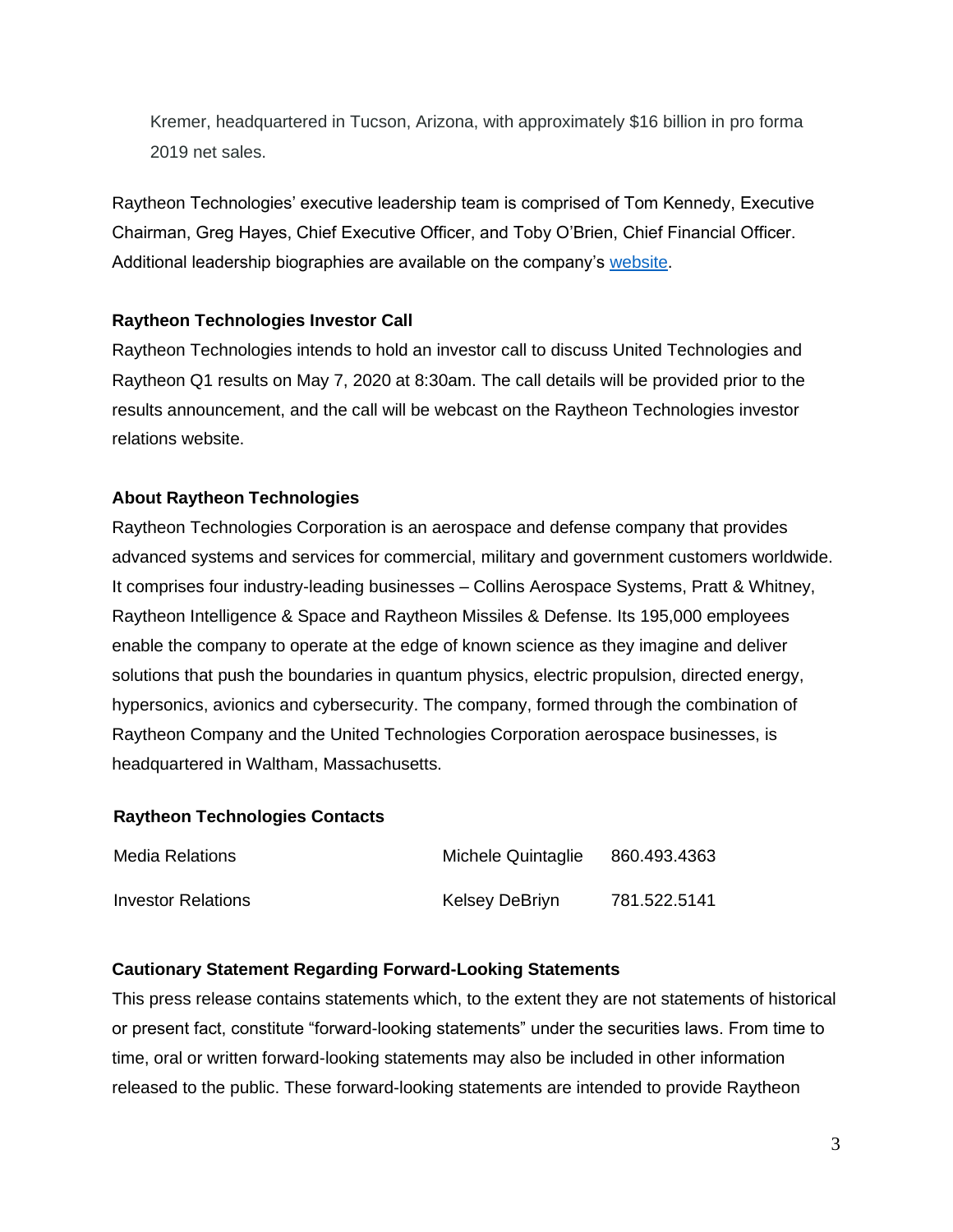Technologies Corporation's ("RTC") management's current expectations or plans for our future operating and financial performance, based on assumptions currently believed to be valid. Forward-looking statements can be identified by the use of words such as "believe," "expect," "expectations," "plans," "strategy," "prospects," "estimate," "project," "target," "anticipate," "will," "should," "see," "guidance," "outlook," "confident," "on track" and other words of similar meaning. Forward-looking statements may include, among other things, statements relating to future sales, earnings, cash flow, results of operations, uses of cash, share repurchases, tax rates, R&D spend, other measures of financial performance, potential future plans, strategies or transactions, credit ratings and net indebtedness, other anticipated benefits to RTC of UTC's Rockwell Collins acquisition, the merger between United Technologies Corporation ("UTC") and Raytheon Company ("Raytheon") or the spin-offs by UTC of Otis and Carrier into separate independent companies (the "separation transactions"), including estimated synergies and customer cost savings resulting from the merger and the separation transactions and other statements that are not historical facts. All forward-looking statements involve risks, uncertainties and other factors that may cause actual results to differ materially from those expressed or implied in the forward-looking statements. For those statements, we claim the protection of the safe harbor for forward-looking statements contained in the U.S. Private Securities Litigation Reform Act of 1995. Such risks, uncertainties and other factors include, without limitation: (1) the effect of economic conditions in the industries and markets in which RTC operates in the U.S. and globally and any changes therein, including financial market conditions, fluctuations in commodity prices, interest rates and foreign currency exchange rates, levels of end market demand in construction and in both the commercial and defense segments of the aerospace industry, levels of air travel, financial condition of commercial airlines, and the impact of weather conditions, pandemic health issues (including COVID-19 and its effects, among other things, on global supply, demand and distribution capabilities as the COVID-19 outbreak continues and results in an increasingly prolonged period of disruption to air travel and commercial activities generally, and significant restrictions and limitations on businesses, particularly within the aerospace and commercial airlines industries) and natural disasters, the financial condition of our customers and suppliers, and the risks associated with U.S. government sales (including changes or shifts in defense spending due to budgetary constraints, spending cuts resulting from sequestration or the allocation of funds to governmental responses to COVID-19, a government shutdown, or otherwise, and uncertain funding of programs); (2) challenges in the development, production, delivery, support, performance and realization of the anticipated benefits (including our expected returns under customer contracts) of advanced technologies and new products and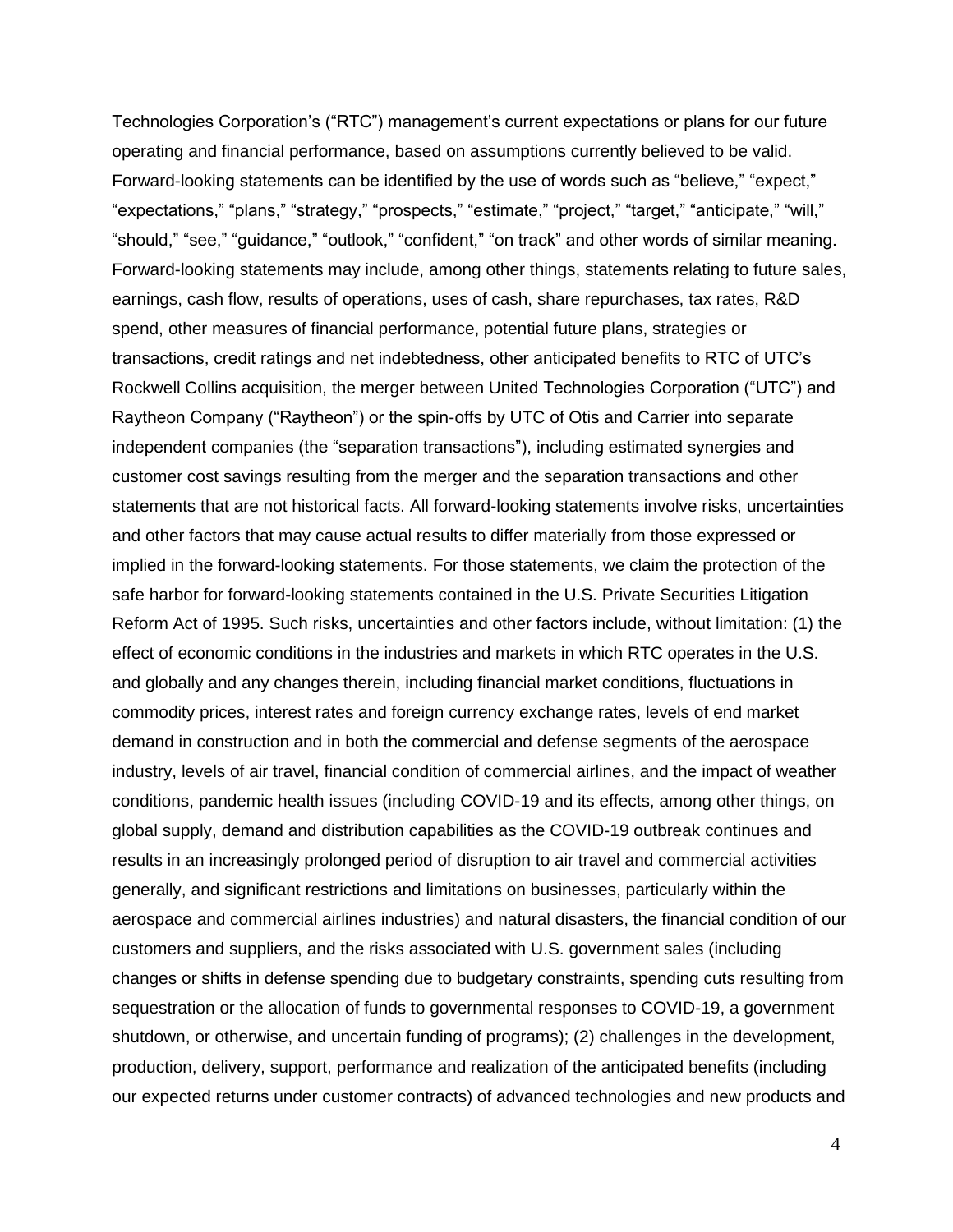services; (3) the scope, nature, impact or timing of acquisition and divestiture activity, including among other things the integration of UTC's and Raytheon's businesses or the integration of RTC with other businesses and realization of synergies and opportunities for growth and innovation and incurrence of related costs and expenses; (4) RTC's levels of indebtedness, capital spending and research and development spending; (5) future availability of credit and factors that may affect such availability, including credit market conditions and our capital structure; (6) the timing and scope of future repurchases by RTC of its common stock, which may be suspended at any time due to various factors, including market conditions and the level of other investing activities and uses of cash; (7) delays and disruption in delivery of materials and services from suppliers; (8) company and customer-directed cost reduction efforts and restructuring costs and savings and other consequences thereof (including the potential termination of U.S. government contracts and performance under undefinitized contract awards and the potential inability to recover termination costs); (9) new business and investment opportunities; (10) the ability to realize the intended benefits of organizational changes; (11) the anticipated benefits of diversification and balance of operations across product lines, regions and industries; (12) the outcome of legal proceedings, investigations and other contingencies; (13) pension plan assumptions and future contributions; (14) the impact of the negotiation of collective bargaining agreements and labor disputes; (15) the effect of changes in political conditions in the U.S. and other countries in which RTC and its businesses operate, including the effect of changes in U.S. trade policies or the U.K.'s withdrawal from the European Union, on general market conditions, global trade policies and currency exchange rates in the near term and beyond; (16) the effect of changes in tax (including U.S. tax reform enacted on December 22, 2017, which is commonly referred to as the Tax Cuts and Jobs Act of 2017), environmental, regulatory and other laws and regulations (including, among other things, export and import requirements such as the International Traffic in Arms Regulations and the Export Administration Regulations, anti-bribery and anti-corruption requirements, including the Foreign Corrupt Practices Act, industrial cooperation agreement obligations, and procurement and other regulations) in the U.S. and other countries in which RTC and its businesses operate; (17) the possibility that the anticipated benefits from the combination of UTC's and Raytheon's businesses cannot be realized in full or at all or may take longer to realize than expected, or the possibility that costs or difficulties related to the integration of UTC's businesses with Raytheon's will be greater than expected or may not result in the achievement of estimated synergies within the contemplated time frame or at all; (18) the ability of RTC to retain and hire key personnel; (19) the expected benefits to RTC of the separation transactions; (20) the intended qualification